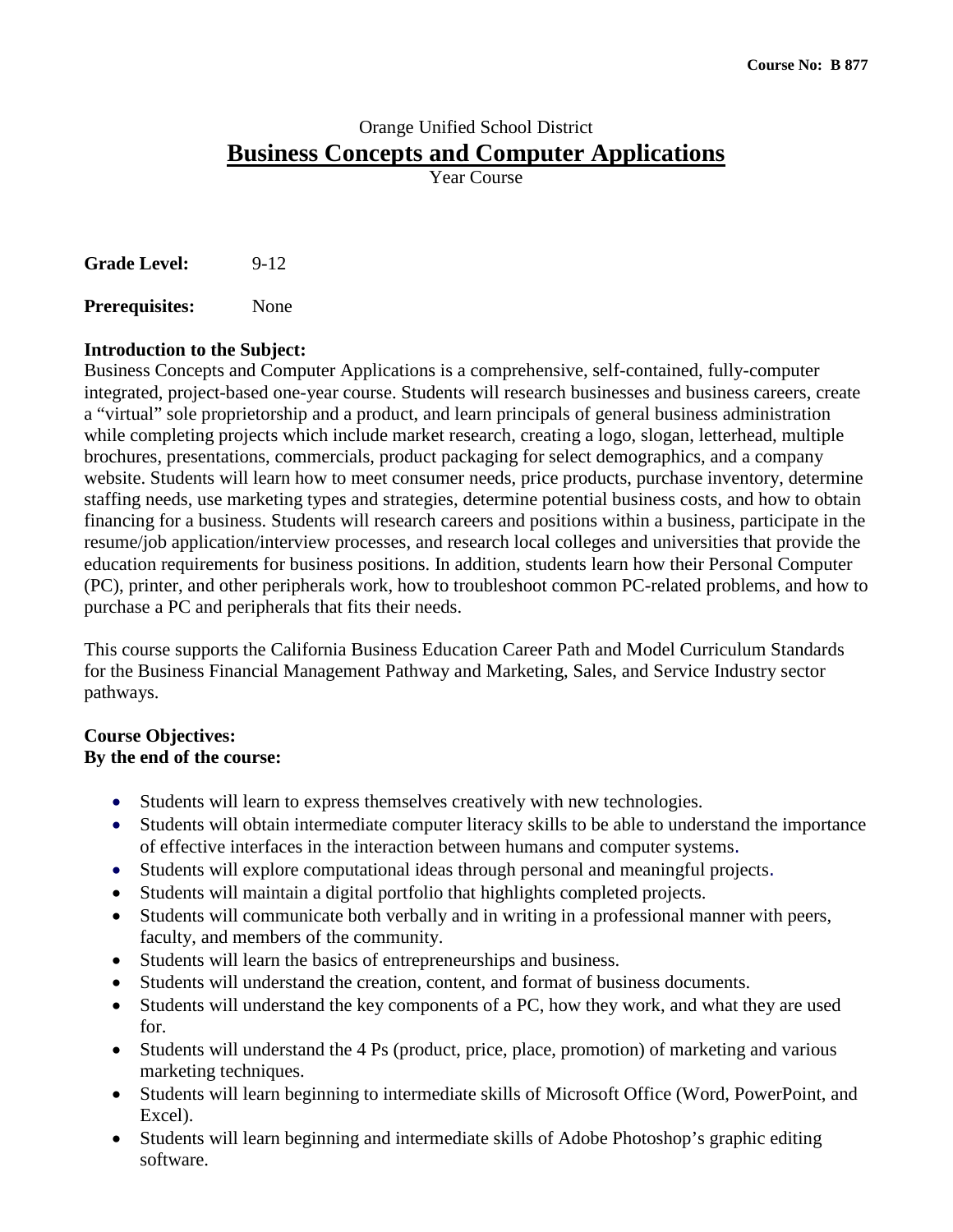Computer Applications Page 2

- Students will learn how to use movie making software to make commercials.
- Students will learn how to use web editing software to create and maintain a website.
- Students will use critical thinking skills such as asking questions, analyzing problems, and supporting arguments and conclusions.
- Students will use peer reviews to analyze peer work and provide problem solving feedback.
- Students will develop a knowledge and understanding of the concepts of business, marketing, and entrepreneurship.
- Students will understand intellectual property, privacy and non-disclosure agreements.
- Students will obtain career knowledge and goals in the computer science and video game development industries.
- Students will obtain employability skills such as time management, problem solving, critical thinking, and cooperative planning while working on projects.
- Students will develop an organizational system to maintain information including specifications, pertinent research, and design choices.
- Students will develop innovative solutions to non-familiar problems by demonstrating various types of reasoning as appropriate for the needs of the situation.
- Students will develop and practice metacognition skills by analyzing what they already know about the topic, what they need to know about the topic, how they learn best, how to get information they need, whether they fully understood what they heard, read, or learned, and whether they know when they made a mistake and why they made it.

### **Recommended text(s):**

- Nielsen, Joyce and Skintik, Catherine. *Learning Microsoft Office 2007*, Pearson, Prentice Hall DCC., 2008.
- Masala, Anthony. *The Teen Entrepreneur*, Business Education Publishing, 2006.

### **Supplemental Text/Materials:**

- Software: Microsoft Office (Word, PowerPoint, Excel, Publisher), Windows MovieMaker, and a text editor.
- Handouts on web
- Documentaries from The Discovery Channel and The History Channel.
- Episodes/excerpts from *The Apprentice, Season 1.*

# **Course Overview and Approximate Time Allotments**

### **First Semester Weeks**

- I. Understanding your PC 4
	- A. Introduction to Hardware
		- 1. Students learn about major PC hardware components used for input, output, processing and storage, as well as components that allow communications within the computer and provide an electrical supply
		- 2. How to protect the PC from electrostatic discharge, EMI, and power problems
		- 3. How to protect self
	- B. How Hardware and Software work together
		- 1. Students learn about operating systems and their key functions: controlling hardware devices inside the computer and providing an interface for users and applications to command and use hardware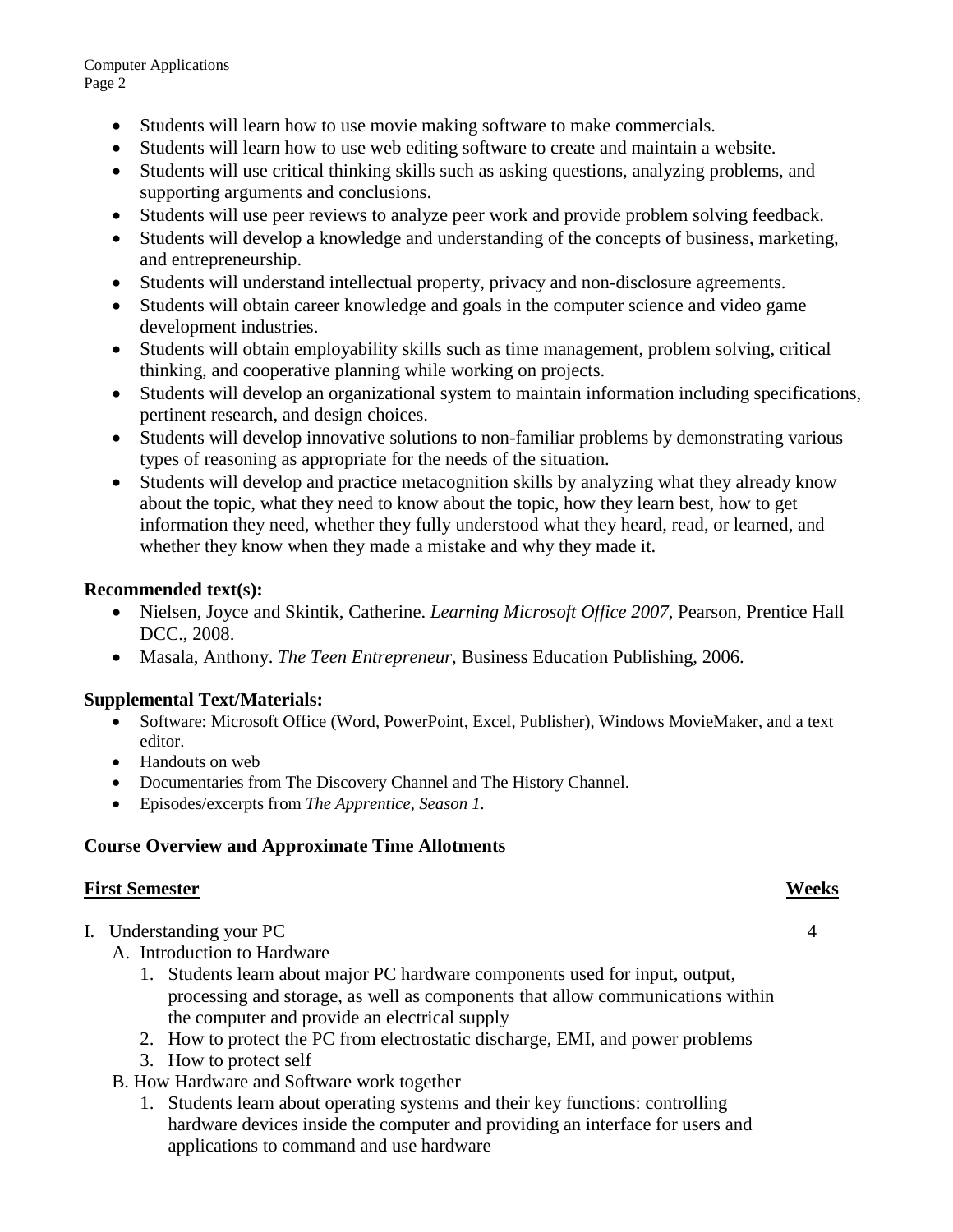- 2. How system resources help hardware and software communicate
- 3. How the boot process works
- C. Understanding key components (motherboard, CPU, and troubleshooting basics)
	- 1. Students learn about the components of the motherboard
	- 2. Basic procedures for building a computer
	- 3. How to install a motherboard
- D. Managing Memory
	- 1. Students learn about the various kinds of memory (including RAM and ROM) and how Windows manages memory
	- 2. Students learn how to upgrade and troubleshoot memories
- E. Supporting Input, output, and multimedia devices
	- 1. Students learn how to install and support input and output devices
	- 2. How to connect peripherals using ports, wireless connections and expansion slots including, keyboards, printing devices, monitors, digital cameras and MP3 players
- E. Supporting printers
	- 1. Students learn how various types of printers (laser, ink-jet, and dot-matrix) work
	- 2. How to support them
- F. Installing and using operating systems
	- 1. Students are exposed to the Windows and Linux operating systems
	- 2. Their strengths and weaknesses
- G. Purchasing a PC
	- 1. Students learn guidelines for upgrading to a new PC
	- 2. Purchasing a brand name PC or a clone
	- 3. Selecting hardware, software or the total package
	- 4. Building a PC from components
- H. Error messages and their meanings
	- 1. Students learn common error messages and their meanings including a detailed explanation of BIOS beep codes, numeric codes, and error messages that can be used to troubleshoot the boot process
- II. Business Principles in General Business Administration 3
	- A. Differentiate between product and service business, as well as sole-proprietorships, partnerships and corporations
	- B. Explain how successful businesses meet a market need
	- C. Discuss basic principles of small business ownership and management
	- D. Discuss basic pricing principles such as setting a selling price, legalities of pricing and math involved in pricing
	- E. Discuss basic principles in purchasing including vendor selection, store inventory, and math involved in purchasing
	- F. Discuss basic staffing principles including characteristics of a good employee, evaluating potential employees, hiring employees, laws that affect employees, and determining the correct number of employees to hire
- III. Creating a virtual company 10
	- A. Use Microsoft Word to perform the following:
		- 1. Preparing a self-assessment survey of personal interests, skills, and traits
		- 2. Create a company name, description, logo, mission statement, tagline, and description of products and services
-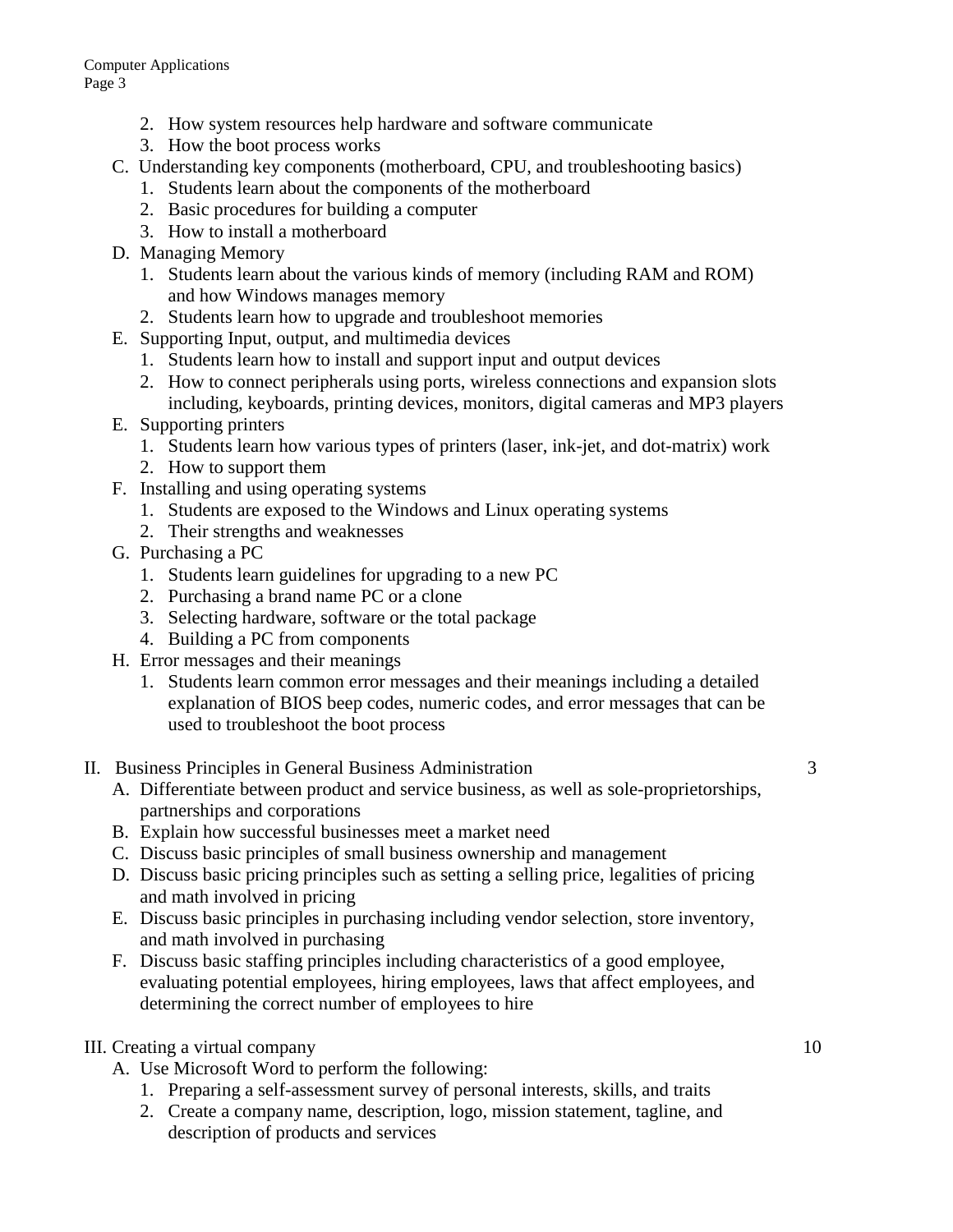- 3. Create, edit, and print business letters and documents that are properly formatted and checked for accuracy
- 4. Define terminology used in word processing. Learn appropriate tools and features to create, edit, and print documents. Use tables to display business information. Practice proofreading skills for quality and clarity
- B. Create a MS PowerPoint Presentation of the self-assessment survey results and its relation to the chosen company.
	- 1. Students will learn proper presentation skills such as eye contact, voice modulation, pacing, talking clearly and slowly
	- 2. Make sure technology works before giving a presentation and what to do if the technology is broken
- C. MS Excel spreadsheet projects
	- 1. Students learn to create, edit and print spreadsheets to track inventory and purchases
	- 2. Determine staffing needs and associated costs
	- 3. Track purchases, vendors, product, and shipping costs
	- 4. Create an equipment inventory
	- 5. Schedule service and repairs
- D. Learn to use color and fonts to create brochures and fliers In MS Publisher.
- E. Learn software features of Adobe Photoshop by creating a t-shirt and product packaging.

# **Second semester Weeks**

IV. Marketing principles 5

- A. Students learn basic the four Ps of Marketing (product, price, place, promotion) related to promotional mix and associated budgets
- B. Qualitative and quantitative market research
- C. How to base marketing to demographics, geography, and psychographics
- D. How strategic merchandizing can affect sales
- V. E-Commerce 6
	- A. Students create a multi-page website for their virtual business that includes contact information, company information, product descriptions, and a form.
- VI. E- Financial management principles 4
	- A. Students use the internet to research financial information, the services that banks and financial institutions provide, customer credit principles and practices and cost of credit
- VI. E- Careers and Employability skills 2
	- A. Students research a company they would like to work for
	- B. Complete a "virtual" application
	- C. create their résumé and cover letter
	- D. Practice interviewing techniques.
	- E. Follow-up with a thank-you letter and email